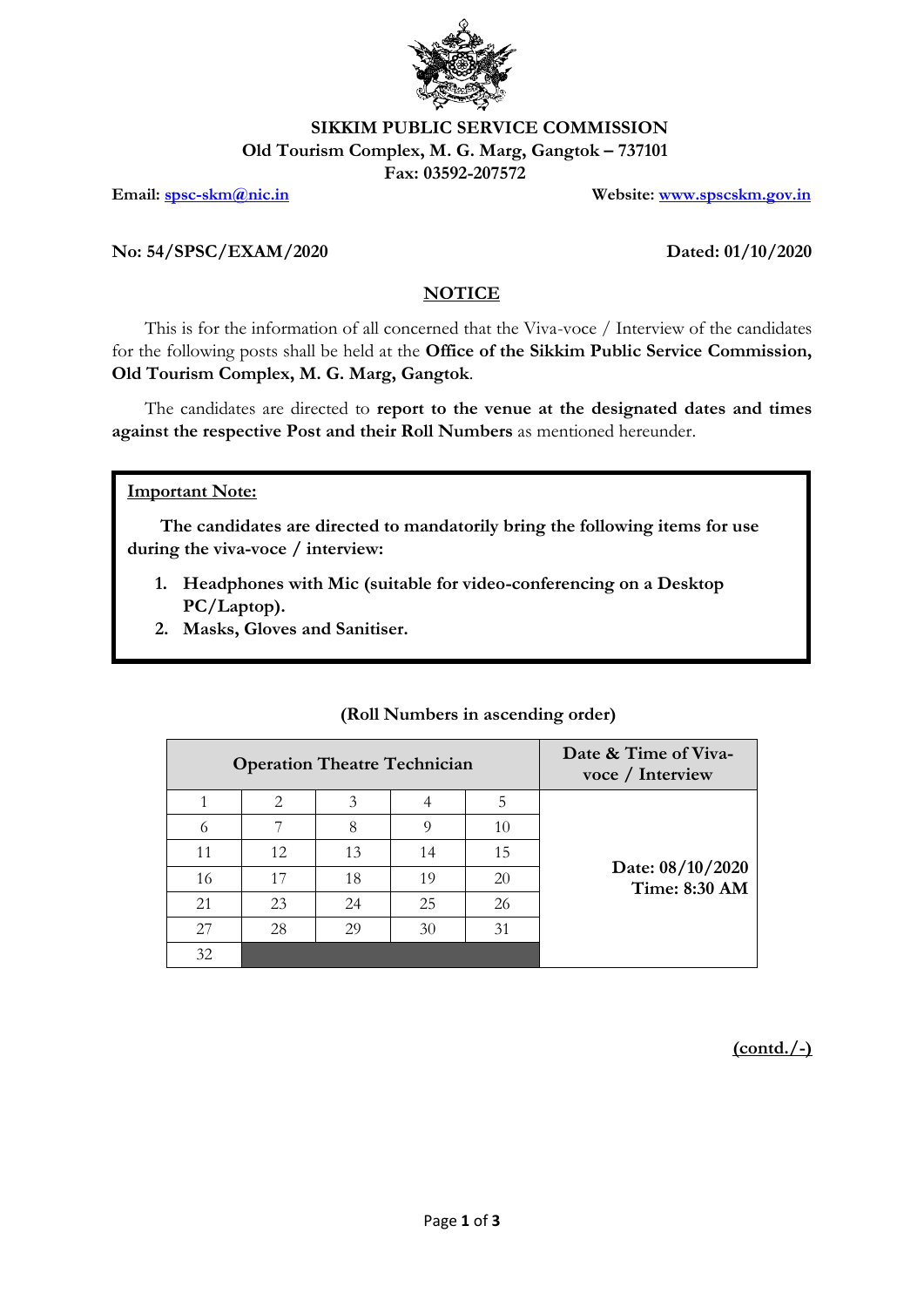| Date & Time of Viva-<br>voce / Interview |  | Emergency & Trauma Technician |  |
|------------------------------------------|--|-------------------------------|--|
|                                          |  |                               |  |
| Date: 12/10/2020<br>Time: 8:30 AM        |  |                               |  |
|                                          |  |                               |  |

| Date & Time of Viva-<br>voce / Interview |  | <b>Sanitary Inspector</b> |  |
|------------------------------------------|--|---------------------------|--|
| Date: 12/10/2020                         |  |                           |  |
| Time: 8:30 AM                            |  |                           |  |

|  | Jr. Clinical Psychologist |  | Date & Time of Viva-<br>voce / Interview |
|--|---------------------------|--|------------------------------------------|
|  |                           |  | Date: 12/10/2020<br><b>Time: 8:30 AM</b> |

| Date & Time of Viva-<br>voce / Interview | Counsellor |  |  |  |  |  |  |  |
|------------------------------------------|------------|--|--|--|--|--|--|--|
| Date: 12/10/2020                         |            |  |  |  |  |  |  |  |
| <b>Time: 8:30 AM</b>                     |            |  |  |  |  |  |  |  |

| Date & Time of Viva-<br>voce / Interview | Optometrist |  |    |    |  |  |  |
|------------------------------------------|-------------|--|----|----|--|--|--|
| Date: 14/10/2020                         |             |  |    |    |  |  |  |
| Time: 8:30 AM                            |             |  | 13 | 12 |  |  |  |
|                                          |             |  |    | 20 |  |  |  |

|    |    | <b>Ophthalmic Technician</b> | Date & Time of Viva-<br>voce / Interview |                                   |
|----|----|------------------------------|------------------------------------------|-----------------------------------|
|    |    |                              |                                          |                                   |
|    |    |                              |                                          |                                   |
| 12 | 13 | 14                           |                                          | Date: 14/10/2020<br>Time: 9:30 AM |
|    | 18 |                              | 21                                       |                                   |
|    |    |                              |                                          |                                   |

**(contd./-)**